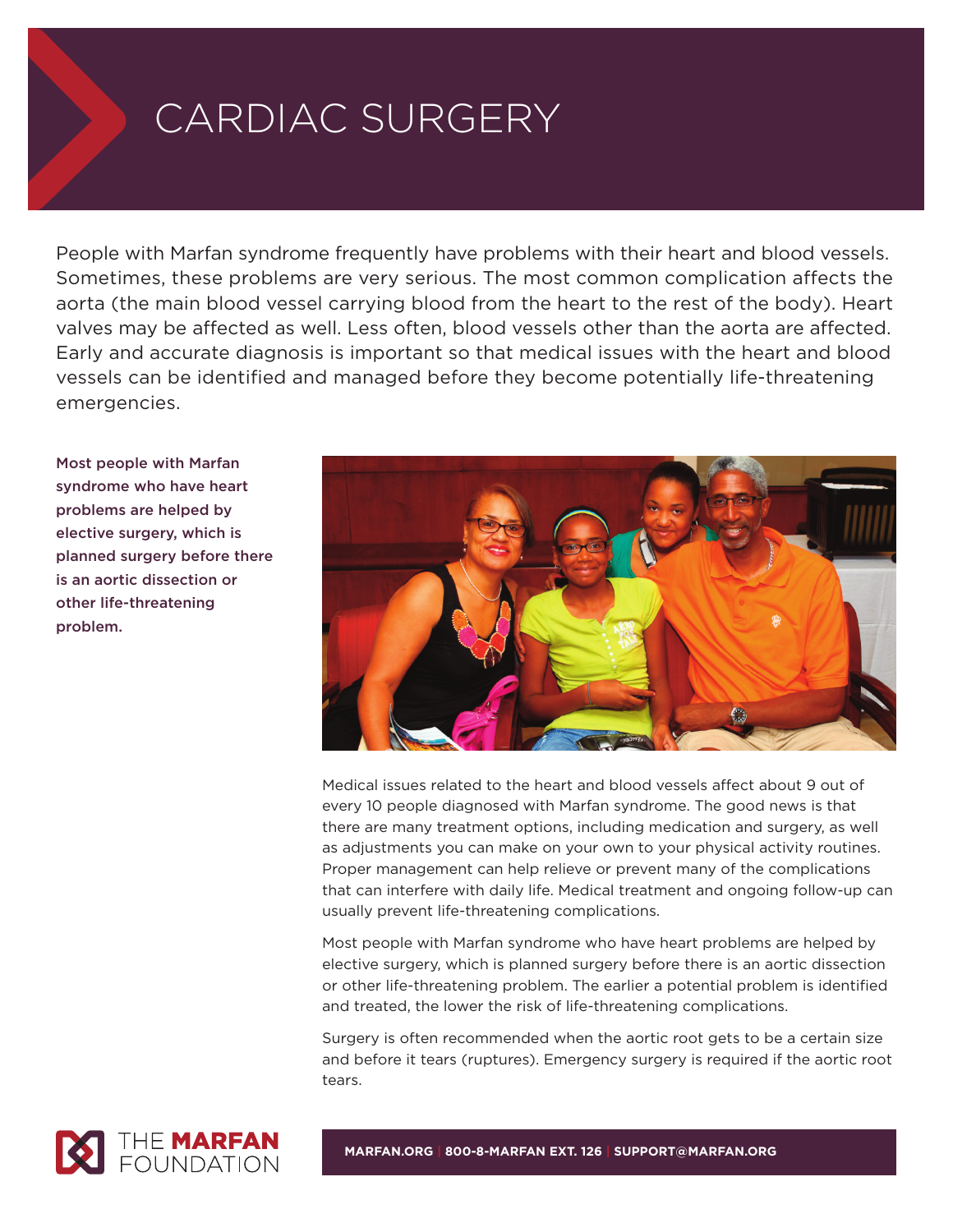In all cases, it is important that the surgery is performed by doctors who are experienced with operating on patients with Marfan syndrome.

# **What are the common types of cardiac (heart) surgery for people with Marfan syndrome?**

Following are the three most common types of surgery:

- Repair of the ascending aorta. When the aorta reaches a certain size (4.5 or 5.0 cm), surgery to repair the ascending aorta is recommended. All surgery has risks and benefits; however, research shows that repair of the ascending aorta can be very successful when performed by doctors experienced in treating people with Marfan syndrome.
- Aortic or mitral valve repair or replacement. Aortic valve surgery may be recommended when the ascending aorta is replaced. Mitral valve surgery is needed if the mitral valve leaks so much that the heart must pump extra hard. People whose heart valves are replaced with a mechanical valve must take blood thinners (e.g., warfarin or Coumadin®) for the rest of their lives.
- Repair of the descending thoracic or abdominal aorta. This surgery is done when there is a sudden or large change in the size of the descending thoracic or abdominal aorta, or if these parts of the aorta reach a very large size (6.0 cm).

After surgery, people must take blood pressure medication and need tests (such as CT or MRA scans) at least once a year to continue to monitor the size and function of the aorta and heart valves because additional problems could occur and more surgery might be needed. In addition, steps must be taken to prevent endocarditis (inflammation of the heart cavity and valves), which can result when bacteria enters the bloodstream. Dentists and physicians should be alerted to this risk and provide protective medicines before they perform certain dental work or before certain medical procedures (our statement about endocarditis prevention to share with your doctor can be found on our website, marfan.org).

# **What are the common types of cardiac surgery to repair the aortic root?**

There are three different types of surgery that doctors may use to repair the aortic root. Each has its advantages and disadvantages. We recommend you use a surgeon who has experience with aortic root surgery in patients with Marfan syndrome and talk with him or her about which surgery is best for you.

## Composite Graft Surgery (Bentall Procedure)

In this surgery, the dilated (enlarged) part of the aorta and aortic valve are removed. They are replaced with a Dacron (synthetic polyester fabric) tube that has a mechanical aortic valve sewn to one end. This surgery has been used for more than 30 years. Results last a long time and, historically, this has been the most common way to repair the aortic root in people with Marfan syndrome.

Advantages

- Surgeons have a lot of experience with this type of surgery.
- There are few complications after surgery.
- This repair is very durable; that is, it usually lasts a person's lifetime.

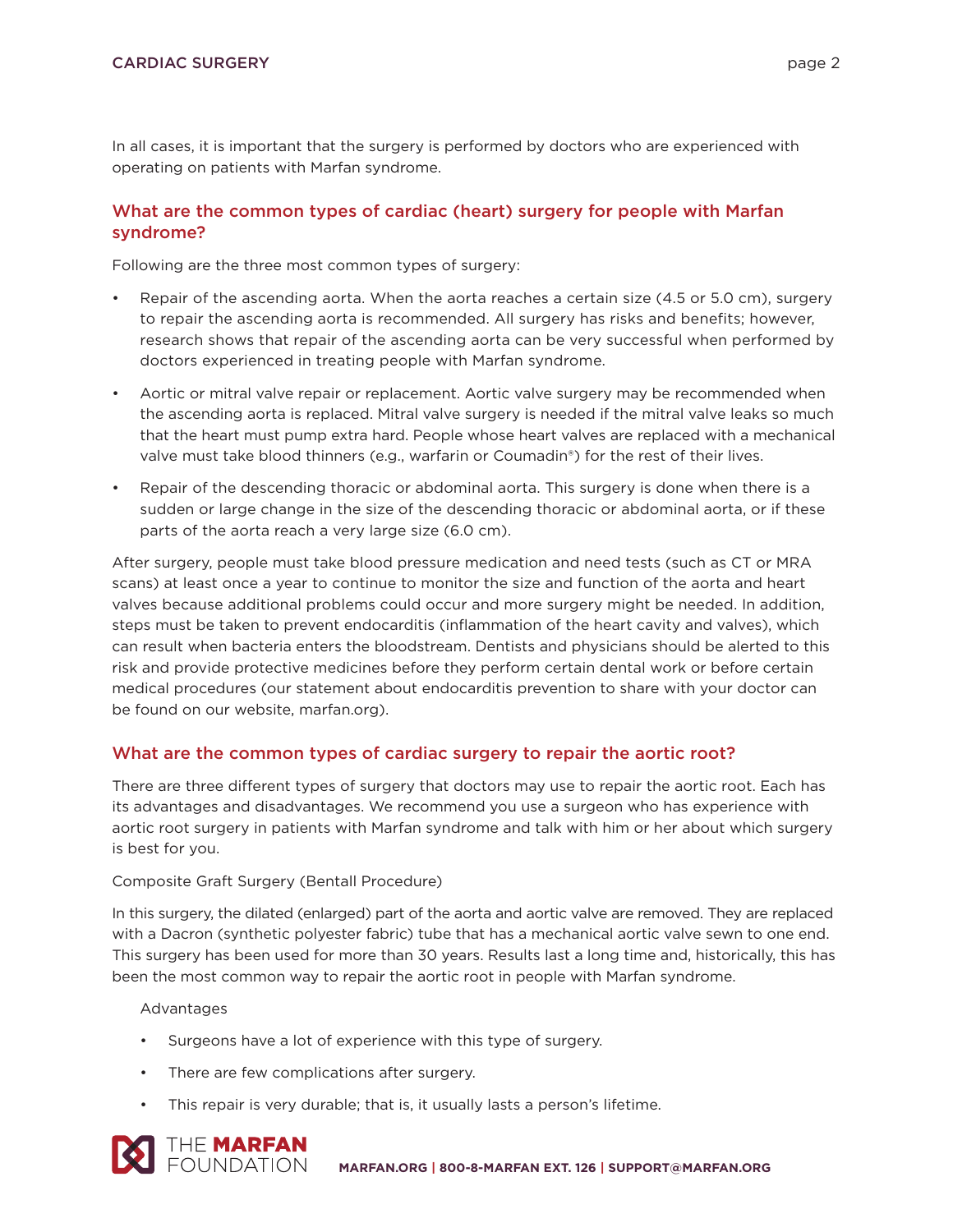### Disadvantages

- After surgery, people need to take blood-thinning medication (anticoagulants) for the rest of their lives (and are at risk of bleeding).
- After surgery, people need blood tests to check blood-thinning medication levels every week or two. Tests may be less frequent if the results are the same for a while.
- The mechanical valve is at risk for forming harmful clots and endocarditis (infection of the heart valve).
- There is a clicking sound from the mechanical valve.

## Valve-Sparing Surgery

In this surgery, the dilated part of the aorta is taken out and replaced with a Dacron tube. The patient's aortic valve is spared (left in place) and sewn into the end of the tube. This surgery is newer than composite graft surgery.

## **Advantages**

- People do not need to take blood-thinning medication after surgery.
- There is no risk of forming harmful clots and there is a lower risk for endocarditis (valve infection) than with a mechanical valve.
- There are fewer concerns if a woman becomes pregnant after having this surgery.

### Disadvantages

- This surgery is a newer procedure and doctors do not yet know how long the repair will last and how long the spared valve will work properly.
- A person may need more surgery if the aortic valve fails (e.g., if it begins to leak severely).
- This type of surgery may not be available in all parts of the country. It needs to be done by a surgeon who has had training and experience performing it in patients with Marfan syndrome.
- This surgery is not an option for everyone. Whether or not a person is a candidate depends on aorta size, whether or not there is damage to the aortic valve, and the amount of leaking from the aortic valve.

### Bioprosthetic (Tissue) Valve Surgery

In this type of surgery, the aortic valve is replaced with a bioprosthetic (tissue) valve that has been specially prepared.

### Advantages

- People do not need to take blood-thinning medication.
- Surgeons have a lot of experience with this type of surgery.
- There are several kinds of tissue valves that surgeons can use.
- There is no clicking sound from the tissue valve.

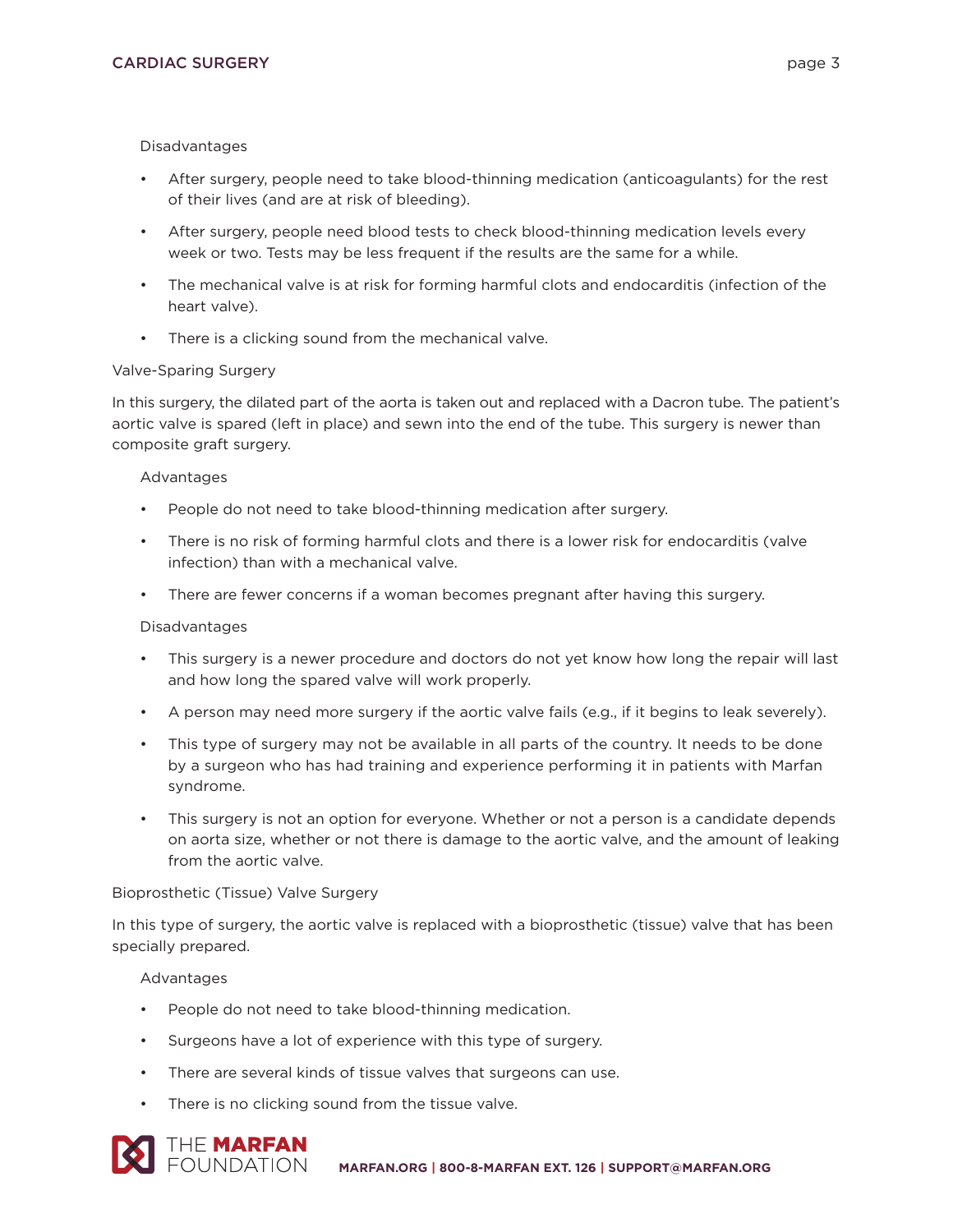Disadvantages

• This type of valve does not last forever, and another operation may be needed in the future.

Endovascular Stent-Grafting of the Aorta

Data on stent-grafts in patients with Marfan syndrome and other related disorders is very limited; therefore, there is insufficient information available to guide decisions regarding its safety and efficacy. As a result, stent graft repair is not recommended for people with Marfan syndrome and related disorders.

# **Do you have questions? Would you like more information?**

- Call our help center, 800-862-7326, ext. 126 to speak with a nurse who can answer your questions and send you additional information.
- Visit our website at marfan.org. You can print information that interests you and ask questions online.